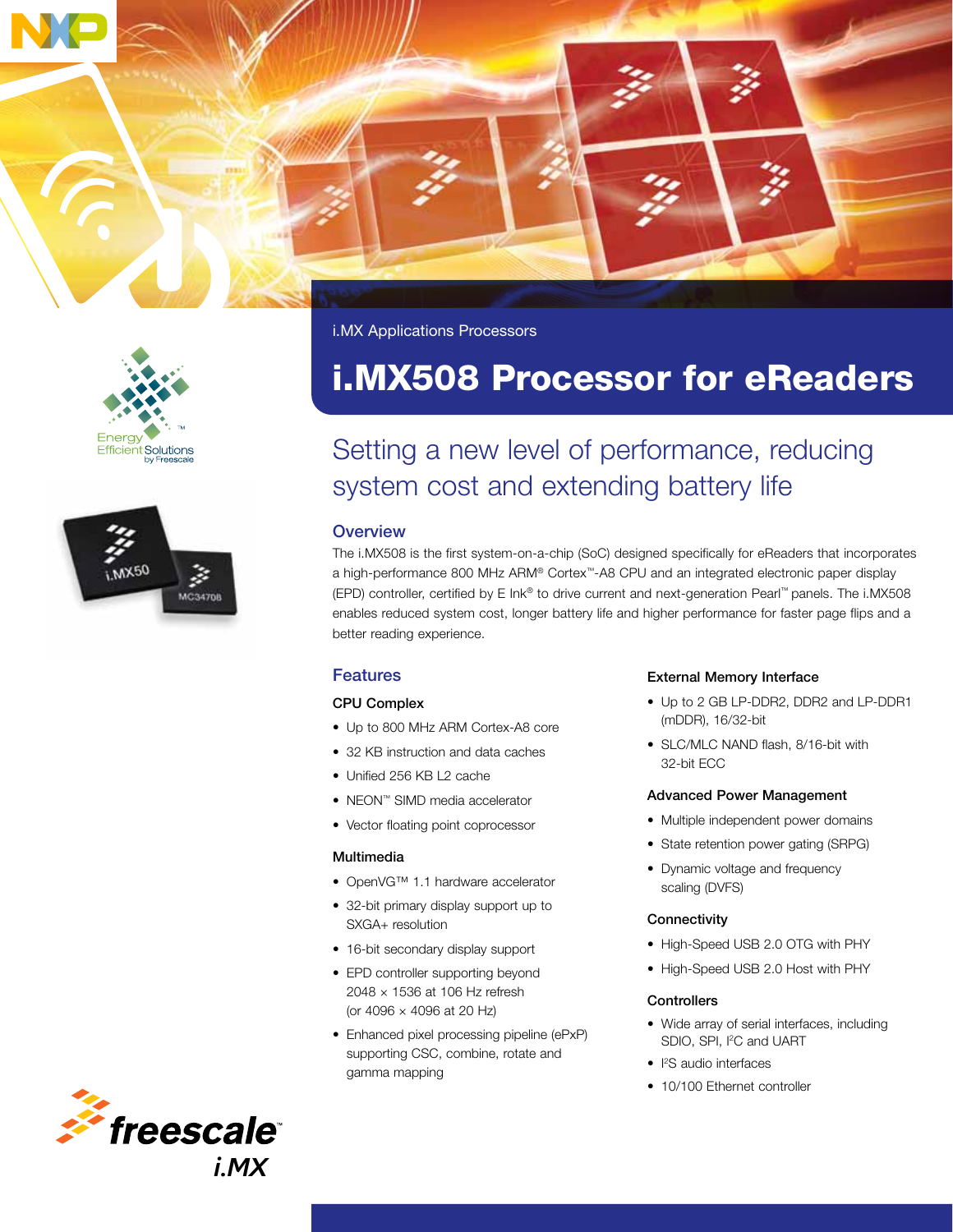

## Lower System Cost

The i.MX508 processor lowers system costs by as much as 50 percent over the cost of using a similar CPU with a stand-alone EPD display controller for Pearl panels. The i.MX508 integrates the following:

- E Ink-certified EPD controller to drive current and next-generation Pearl panels
- LCD controller to simultaneously drive small LCD screens in eReaders, or to connect with other eReader display technologies
- Ability to drive raw NAND flash memory up to 32-bit ECC
- Support for LP-DDR2, LP-DDR1 (mDDR) and DDR2 system memory
- Integrated USB 2.0 OTG controller and USB 2.0 host controller both with integrated PHYs

### **Performance**

The i.MX508 provides for faster page turns and offers headroom for new features and applications. The i.MX508 features an 800 MHz ARM Cortex-A8 CPU with 256 KB of L2 cache for optimal PDF decode.

Other innovations for increased performance:

- Faster memory accesses due to 256 KB of L2 cache and a 64-bit AXI bus architecture
- An advanced pixel processing pipeline that performs common imaging algorithms like color space conversion, gamma mapping, rotation and scaling
- An integrated NEON DSP and OpenVG 2-D graphics accelerator for rapid decode of Adobe® PDF, Adobe Flash and other popular media formats

## Extended Battery Life

Several aspects of the i.MX508 contribute to power savings:

- Quick file rendering and shutdown allows the Cortex-A8 CPU to offer a significantly higher performance/power ratio than slower CPUs that consume less active power
- The SoC supports current and nextgeneration, low-power LP-DDR2 memory
- The SoC was constructed with low-power transistors in the peripherals and highperformance transistors in the CPU
- The SoC has five independent power domains, each of which can be isolated while the other parts the SoC are running: CPU core, peripherals, memory, PLL, SRTC

## e-Reader System

#### Easier Development

Board support packages for the i.MX508 are available for the following operating systems:

- Linux<sup>®</sup>
- Android™

## i.MX508 Performance



## eReader System Diagram